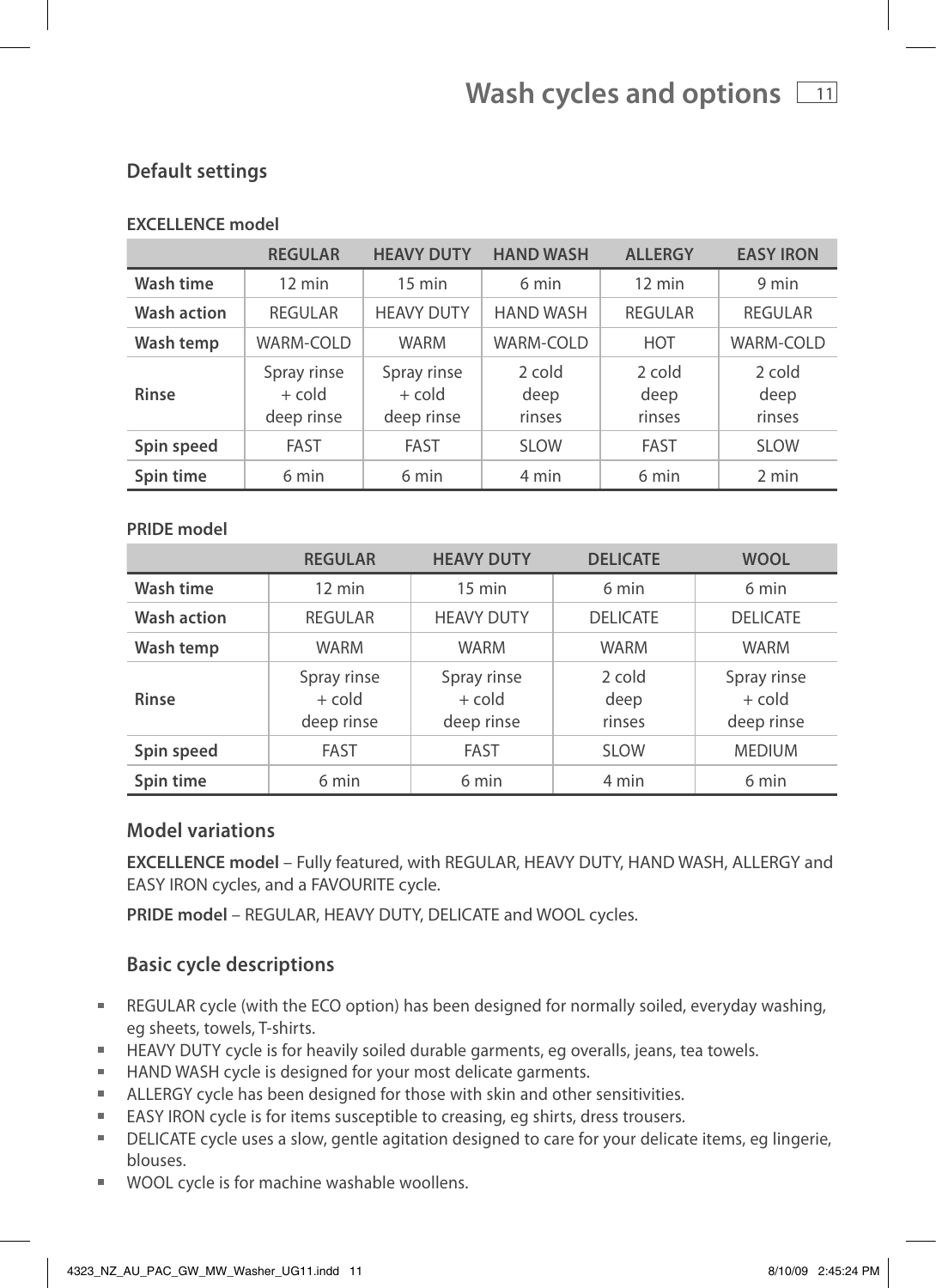**1** Select the wash cycle, temperature, water level and spin speed (refer to page 7). **2** Press the OPTIONS button if you want to choose ECO, SOAK or QUICK WASH (refer to pages 14 and 15). **3** Press START/PAUSE.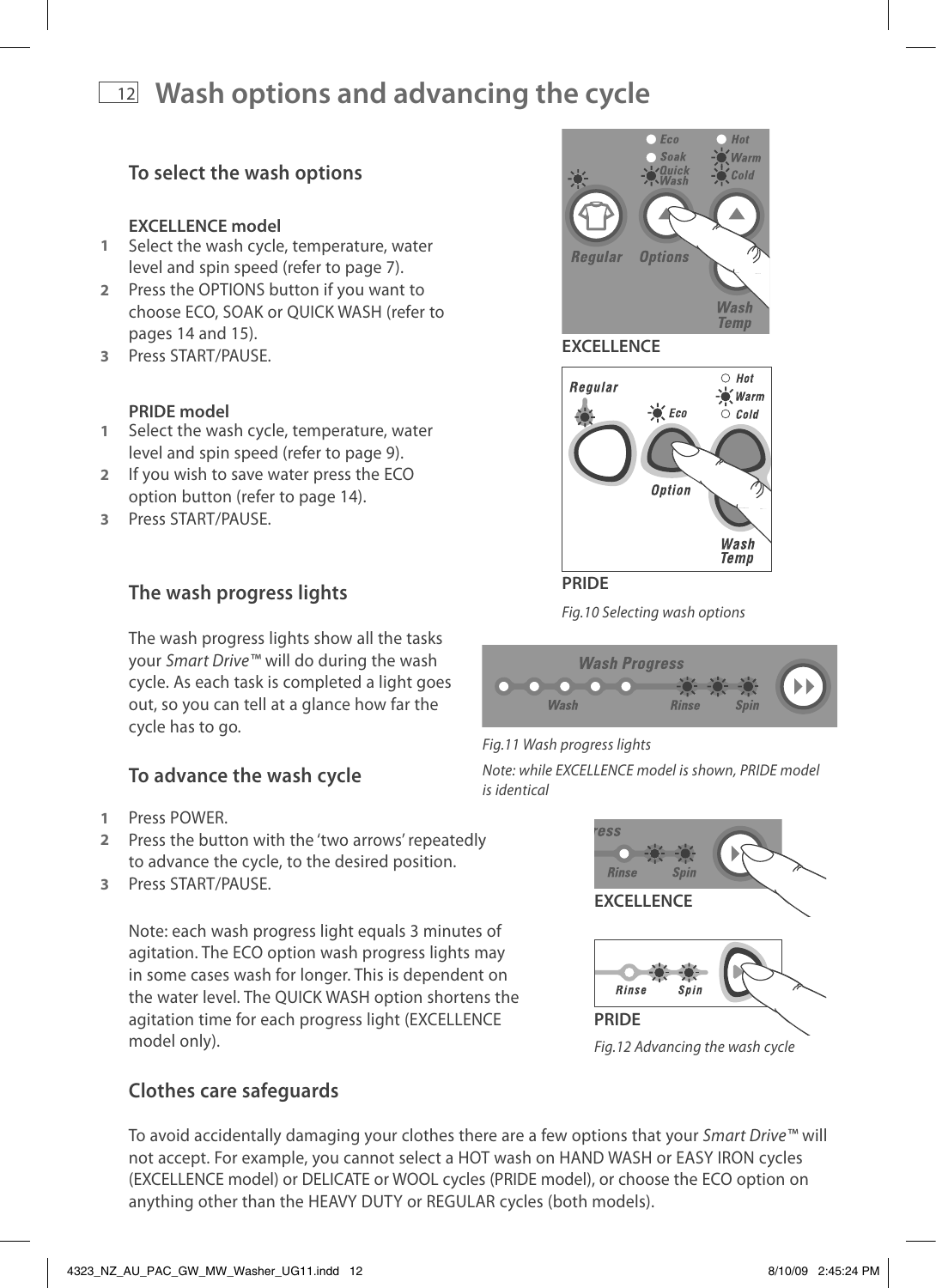# <sup>20</sup> **Detergent**

# **Choosing the right detergent**

We recommend using domestic detergent, (powder or liquid).

Soap flakes or granulated soap powders should not be used in your *Smart Drive™*, eg Lux Soap Flakes.

When washing woollens remember to use a recommended detergent.

## **How much detergent?**

Use the instructions on the back of the detergent packet as a guide to the correct amount of detergent to use. The correct amount of detergent will vary depending on the amount of soil in your clothes and the size of your load. Jeans and work clothes may need more detergent, while towels usually need less. The larger your machine, the more detergent you may have to add.

|             | Concentrate      |                |                |  |  |
|-------------|------------------|----------------|----------------|--|--|
| Model       | 5.5 kg           | 6.5 kg         | 7.5 kg         |  |  |
| Water level | Number of scoops |                |                |  |  |
| high        | 1 rounded        | $1\frac{1}{3}$ | $1\frac{1}{2}$ |  |  |
| med high    | 1 scant          | 1 heaped       | $1\frac{1}{3}$ |  |  |
| medium      | $\frac{3}{4}$    | 1 scant        | 1              |  |  |
| med low     | $\frac{1}{2}$    | $\frac{2}{3}$  | $\frac{3}{4}$  |  |  |
| low         | ⅓                | ⅓              | $\frac{1}{2}$  |  |  |

|                    |                   | Liquid            |                    |  |  |
|--------------------|-------------------|-------------------|--------------------|--|--|
| Model              | 5.5 kg            | $6.5$ kg          | 7.5 kg             |  |  |
| <b>Water level</b> | Number of caps    |                   |                    |  |  |
| high               | 1 cap             | $1\%$ cap         | $1\frac{1}{2}$ cap |  |  |
| med high           | 1 cap             | 1 cap             | $1\%$ cap          |  |  |
| medium             | $\frac{3}{4}$ cap | $\frac{3}{4}$ cap | 1 cap              |  |  |
| med low            | $\frac{1}{2}$ cap | $\frac{1}{2}$ cap | 3 <sup>4</sup> cap |  |  |
| low                | ½ cap             | ½ cap             | $\frac{1}{2}$ cap  |  |  |

## **Adding the detergent**

### **Liquid or powdered detergents**

- **1** Remove fabric softener dispenser.
- **2** Pour liquid or powdered detergent down the centre of the agitator. Some detergents **MUST** be fully dissolved before adding to your machine to get the best wash results. Check the instructions on the detergent packet. Pre-dissolving the detergent when washing in cold water can improve its performance.
- **3** Replace fabric softener dispenser (this prevents small articles falling down the centre of the agitator).



*Fig.23 Adding your detergent*

| 4323 NZ AU PAC GW MW Washer UG11.indd 20 | 8/10/09 2:45:26 PM |
|------------------------------------------|--------------------|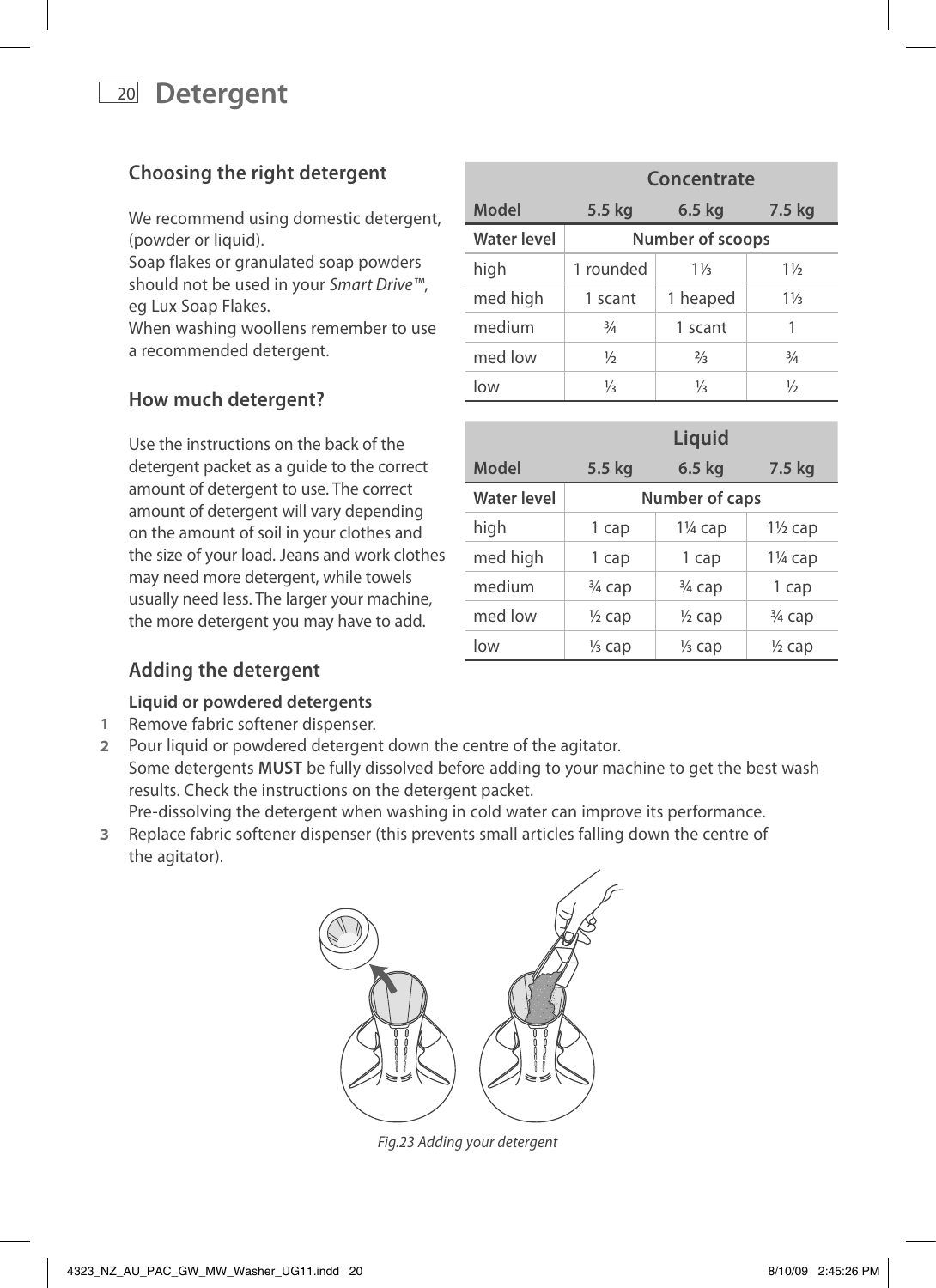# **If your Smart Drive<sup>™</sup> beeps for help**  $\boxed{31}$

Your *Smart Drive™* is capable of diagnosing its own problems. If your *Smart Drive™* gives a musical series of beeps every 5 seconds it is telling you that it has a problem which *you* can solve using the checklist below.

\* The beeps are the same sound your washer makes when you turn it on at the wall.

### **Musical series of beeps\* every 5 seconds and... possible solutions**

### **HOT water temperature light is flashing.**

Hot water supply is not hot enough to maintain the wash temperature you have selected. Select a lower wash temperature.

Inlet hose filters may be blocked.

There may be a kink in the hose.

Hot tap has not been turned on.

Inlet hoses are connected to the wrong taps.

**COLD water temperature light is flashing.**

Cold tap has not been turned on.

Inlet hose filters may be blocked.

There may be a kink in the hose.

Inlet hoses are connected to the wrong taps.

Cold water temperature exceeds recommended limits (see 'Installation instructions', page 4).

The flow rate of the supply water is too slow.

**HOT and COLD water temperature lights are flashing.** 

The taps have not been turned on.

Inlet hose filters may be blocked.

The hoses may be kinked.

The drain hose is too low or the drain hose is pushed into the standpipe too far and the water is siphoning out of the machine (see 'Installations instructions', page 2).

The flow rate of the supply water is too slow.

**HIGH water level light is flashing.**

The machine is overloaded and can not agitate. Ensure the machine is stationary. Remove items until the remaining ones can move freely.

Select a higher water level.

**The first RINSE progress light or SPIN progress light is flashing.**

The machine has a suds build-up (too much detergent may have been used for the amount of soil in the load). Wait for suds to dissolve (about 20 min). Rinse clothes using a deep rinse.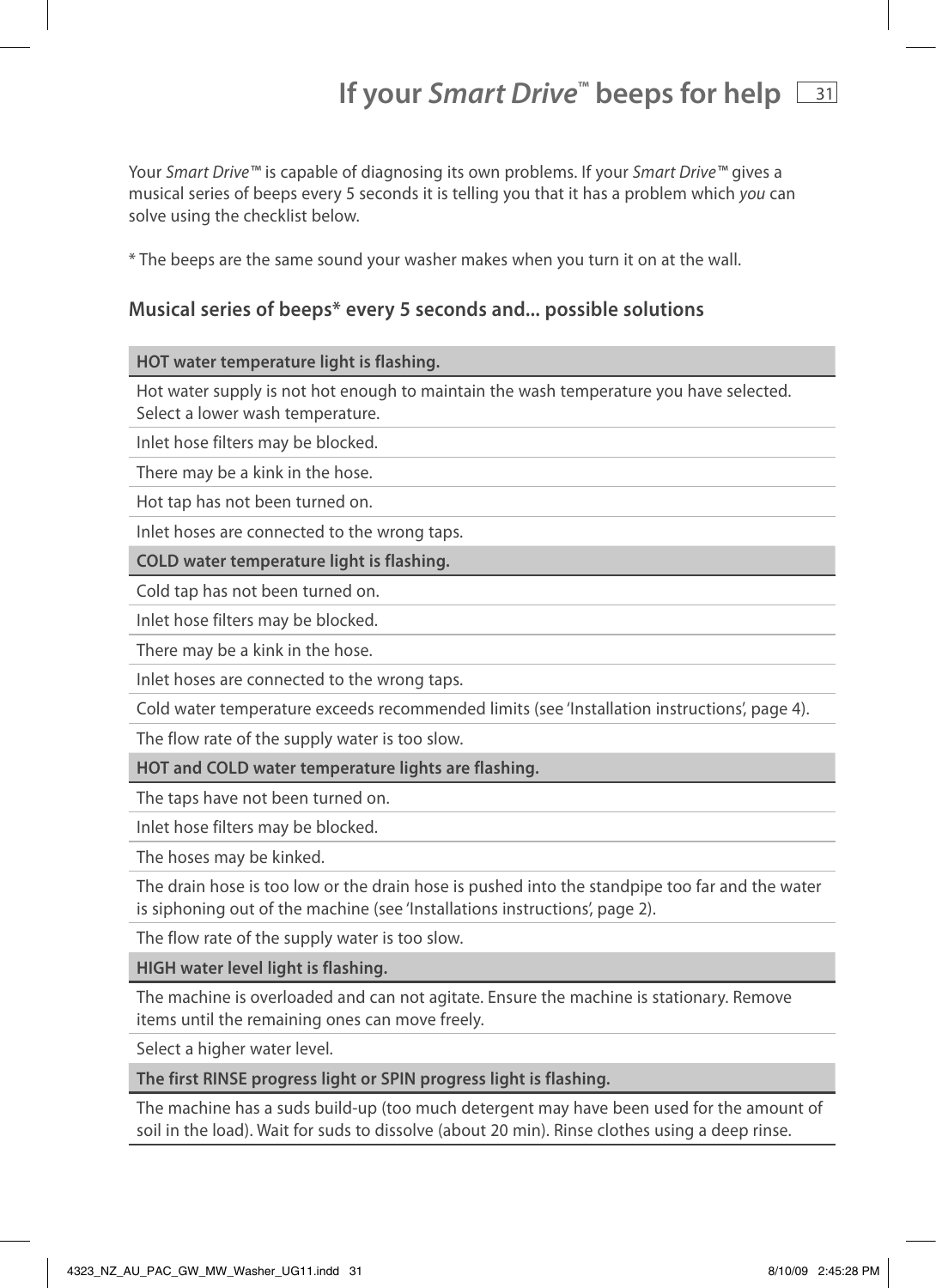# <sup>32</sup> **If your** *Smart Drive***™ beeps for help**

## **LID LOCK light is flashing.**

Make sure the lid is closed.

Press START/PAUSE (refer to page 10).

If the symptom persists call your Fisher & Paykel Dealer or Authorised Repairer.

**First RINSE or SPIN progress light is flashing as well as the SPIN SPEED light.** 

Wash load is out of balance. Ensure the machine is stationary. Manually redistribute the load. Check the machine is level (refer to page 3).

## **Single beep every second and... possible solutions**

**Some lights are on but the pattern of lights is unfamiliar.**

- **1** Turn your machine off at the wall,
- **2** Wait for 60 seconds and turn it back on.
- **3** Check the machine is level (refer to page 3).
- **4** Remove load and retry.
- **5** Put through a deep RINSE and SPIN.
- **6** If the fault re-occurs repeat Step 1.

If the machine still will not work call your Fisher & Paykel Dealer or Authorised Repairer to arrange service (refer to page 37).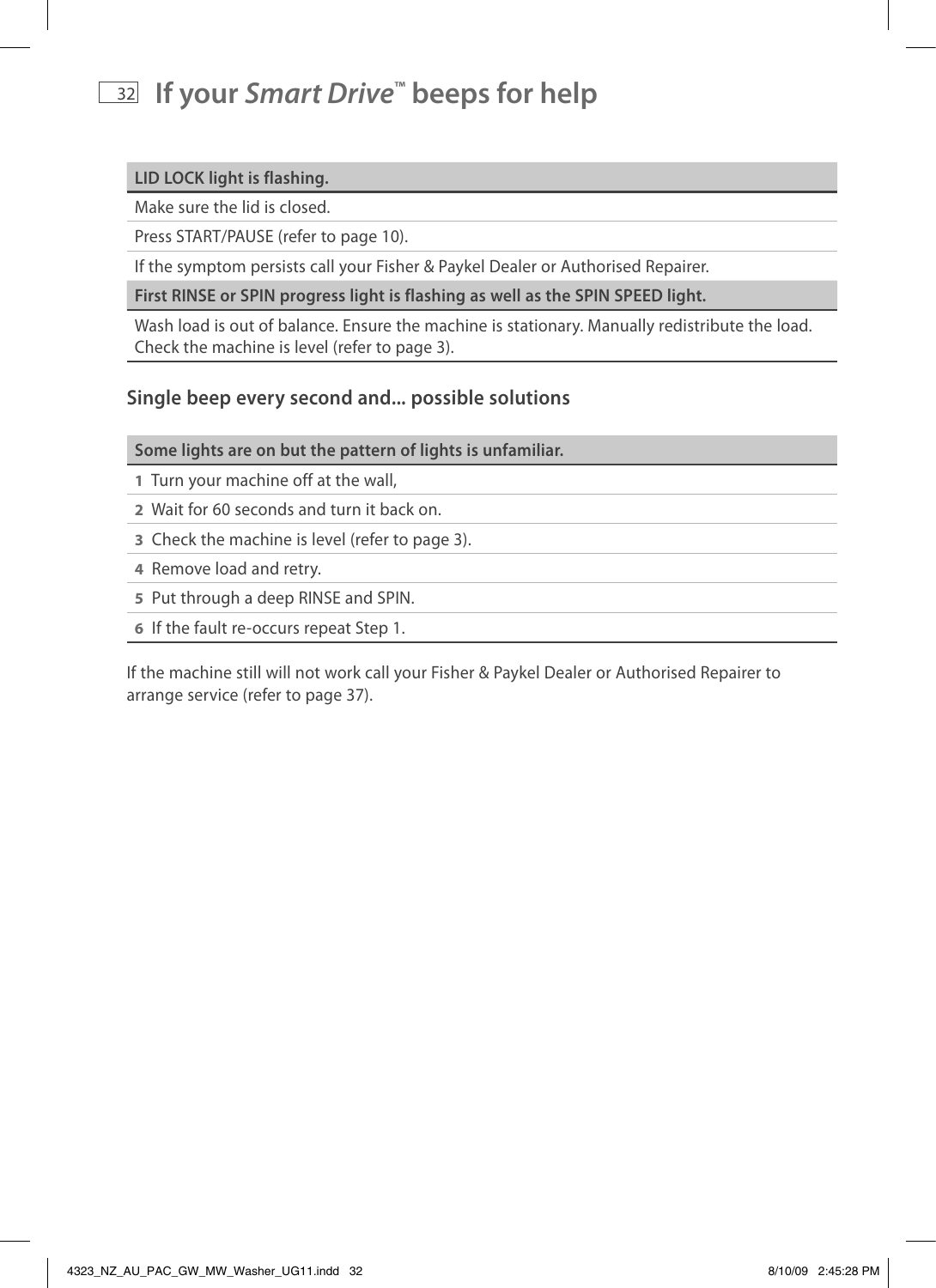# **Operating problems**  $\sqrt{33}$

#### **Pressing POWER does not turn the machine on.**

Is the power switched on at the wall?

Switch the power off at the wall and wait 60 seconds before turning the power on again.

Could your household power supply be at fault? Try plugging in another electrical appliance.

**Pressing START/PAUSE does not start the fill.** 

Are both hot and cold taps turned on?

Are the inlet hose filters blocked?

Is DELAY START on?

**Filling continuously.**

Check that the machine is not syphoning (refer to page 2 in the 'Installation instructions').

**Not spinning properly.**

Is the load out of balance? Refer to pages 13, 16 and 26.

Check the machine is level and does not rock (refer page 3).

It may have suds build-up (refer to 'RINSE light or SPIN light flashing', page 31).

**Spin speed sounds slower than it should.**

The clothes are unevenly distributed in the bowl, your *Smart Drive™* has compensated by lowering the spin speed.

**Machine is continually going out of balance.** 

Check the machine is level and does not rock (refer to page 3).

Too much water for load (refer to page 13).

**Too much or too little water when filling on AUTO water level.**

It still may be in the AUTO water level mode (refer to page 13).

Some loads do not suit AUTO water level, eg pillows, bedding, large bulky garments. Manually select the water level.

Auto fill needs adjusting (refer to pages 22, 23 and 25).

**Noises.**

Banging – load is out of balance (refer pages 13, 16 and 26).

Other noises – refer page 28.

**Small puddle of water coming from under the machine.**

The water level is too high for the amount of clothes. This has caused excessive splashing. Use a lower water level (refer to page 13).

Large bulky, garments (eg pillows, duvets) can cause splashing. Wash on DELICATE cycle (PRIDE model) or HAND WASH cycle (EXCELLENCE model) (refer to page 16).

If the problem persists contact your Fisher & Paykel Dealer or Authorised Repairer (refer to page 37).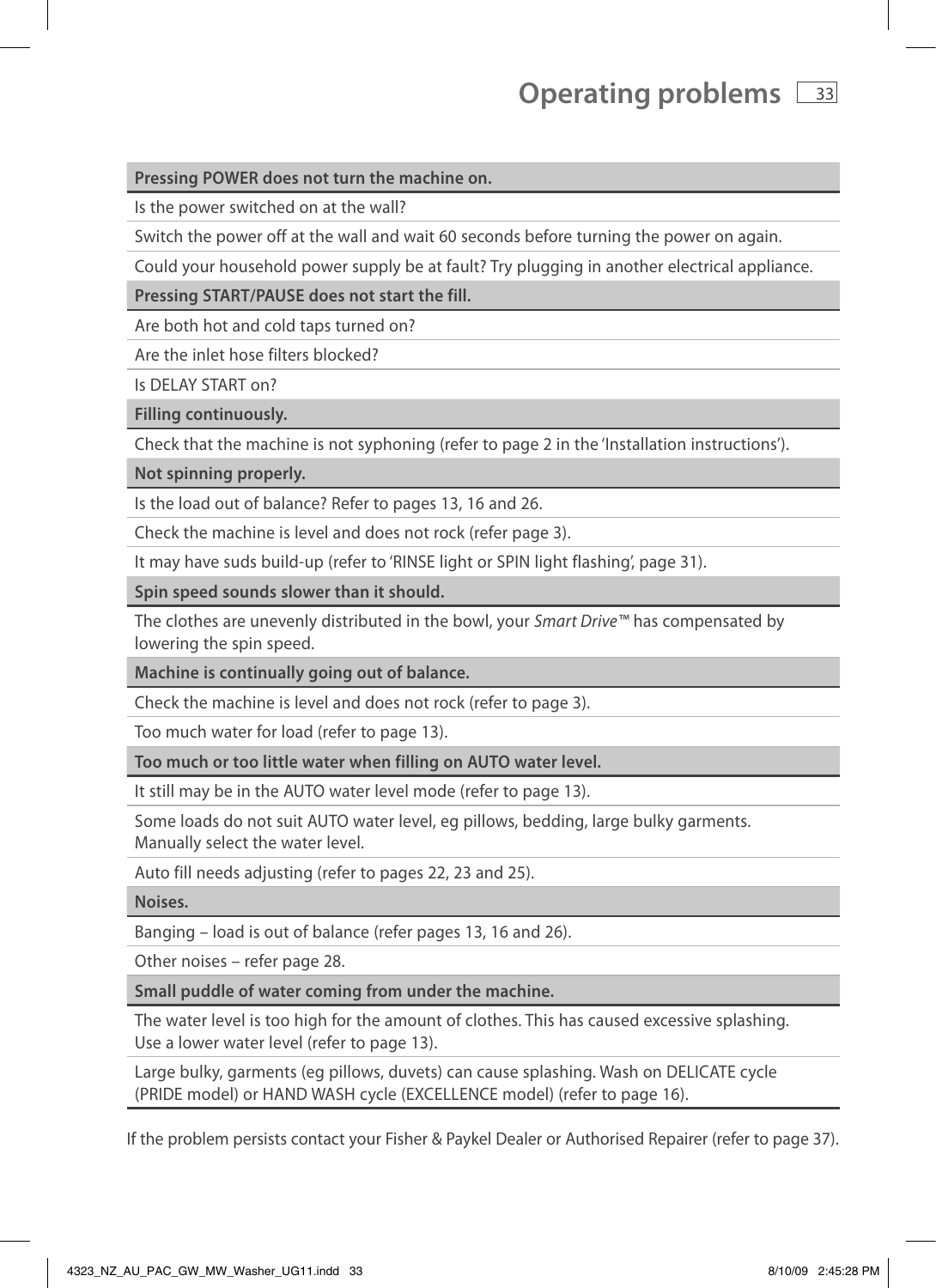# <sup>34</sup> **Wash problems**

Listed below are possible causes and solutions to some common wash problems.

| Creasing. |  |  |  |  |  |
|-----------|--|--|--|--|--|
|           |  |  |  |  |  |

Overloading the washer or dryer.

Choose an EASY IRON or HAND WASH cycle (EXCELLENCE model), or a DELICATE cycle (PRIDE model) as these cycles have been designed to minimise creasing.

Try selecting a slower spin speed.

Do not leave wet clothes to sit in the washer or laundry basket.

#### **Poor soil removal.**

Warm wash water is too cold. Refer to 'Changing pre-set options', page 24.

Not enough detergent for load size or amount of soil.

White clothes are better washed separately. Separate light and heavily soiled items, as clothes can pick up soil from dirty wash water.

Cold water wash is too cold (refer to 'Controlled cold', page 25, EXCELLENCE model only).

Select the wash temperature according to soil type. For example, blood and mud are better washed in cold water, while oily soils wash better in warmer water.

Overloading the washer.

Loads made up of articles of varying sizes will wash better (eg full loads of sheets may not wash as well).

Hard water requires more detergent than soft water.

#### **Linting.**

Wash lint givers (eg towels, flannelette sheets) separately from lint collectors (eg synthetic fabrics).

Overloading the washer.

Not enough detergent to hold the lint in suspension.

Overdrying in a dryer can cause a build-up of static electricity in synthetic fabrics and cause them to attract lint.

**Detergent residue.**

Overloading the washer.

Try using less detergent.

Some detergents need to be pre-dissolved, check the detergent instructions.

Cold ambient temperatures, cold washes and/or short agitation times may not let the detergent dissolve properly. Try pre-dissolving the detergent.

#### **Black or grey marks on clothes.**

A build up caused by the interaction of fabric softener and detergent can flake off and mark clothes (refer to 'Scrud' page 21).

Insufficient detergent, for the amount of soil on the clothes, can result in grey marks on clothes (refer to 'Detergent' page 20).